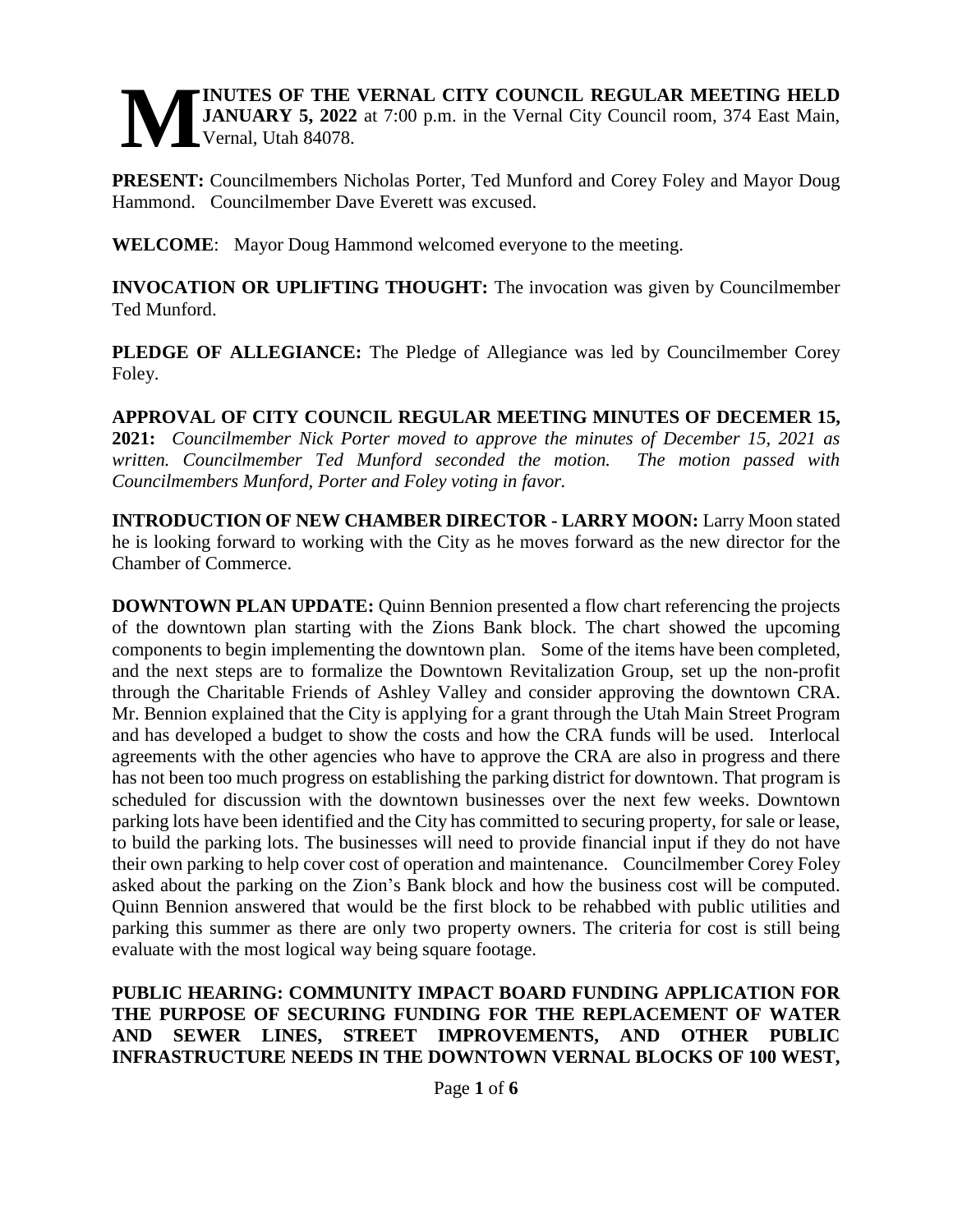**100 EAST, 100 SOUTH AND VERNAL AVENUE FROM 100 NORTH TO 200 SOUTH IN THE AMOUNT OF FIVE MILLION DOLLARS**: Quinn Bennion explained that part of the financing component for the downtown infrastructure improvements is a part grant part loan from the Utah Community Impact Board (CIB). The application is due February  $1<sup>st</sup>$  and will be for \$5 million dollars. The request will be for 60% grant 40% loan over 20 years. The loan will be paid using the special transportation tax. He explained that the CIB uses mineral lease dollars that comes from leases on public lands for extraction of oil and gas. The federal government keeps 51% of the tax collected and then 49% goes back to the States where the funds are collected. Some of those funds are given back to the counties of origin to mitigate the impact. Uintah County receives a good portion of those funds as 50% of the funds are collected here and those funds are allocated to the six Special Service Districts. The Community Impact Board also receives a good portion of those funds and allocates them to agencies through an application process to rural communities. This is one piece of the financing for downtown as the City is seeking other grants. Mayor Doug Hammond opened the public hearing.

Keith Despain, Vernal City public works director, provided more detail on the four projects that will be included in the funding application. The first project, as mentioned, is the Zion's Bank block and is scheduled to be completed this summer. The project includes the relocation of old water and sewer lines and burying the electrical as well as building parking lots in a good portion of that block. The water and sewer lines are very old in that block and are in dire need of help. The concept of a walking boulevard behind the buildings from 100 East to Vernal Avenue will add a new atmosphere to invite people to stay and mingle. The next project is the Cobble Rock block with the water and sewer lines being moved from under buildings and connection to a plaza for a uniformity of an inviting area and more parking. The  $3<sup>rd</sup>$  project is the reconstruction of Vernal Avenue from 100 North to 200 South. The block to the north is a UDOT road (Hwy 191) so the City is limited on what can be done. The 2 blocks south of Main Street will include angled parking, widened sidewalks and perhaps a medium down the road with green scape. The  $4<sup>th</sup>$  and final part is to replace the sewer line along 100 South, upgrading it from an 8 inch line to a twelve inch line that is almost at capacity. The work will be from 200 West to 500 East and down to 300 South to tie into a 12 inch line. The CIB Board will decide the final funding and the hope is it is a favorable funding package. Councilmember Corey Foley asked if \$5 million is enough for these four projects. Keith Despain stated it is not enough, however it is a substantial amount to get there with other funding. Quinn Bennion stated the City anticipates using City ARPA funds that can be used for water, sewer, storm drain and broadband. There is also a UDOT grant to help with the Vernal Avenue project that is not available for two years. That leaves a projected balance of \$500,000 to be paid with the new transportation tax.

Leesha Colthorp, tourism director for Uintah County, stated there are a lot of things that are not visual to the eyes of tourists, yet are an important piece of the puzzle to make a community walkable and visually appealing. She noted that in order to get people here in hotels,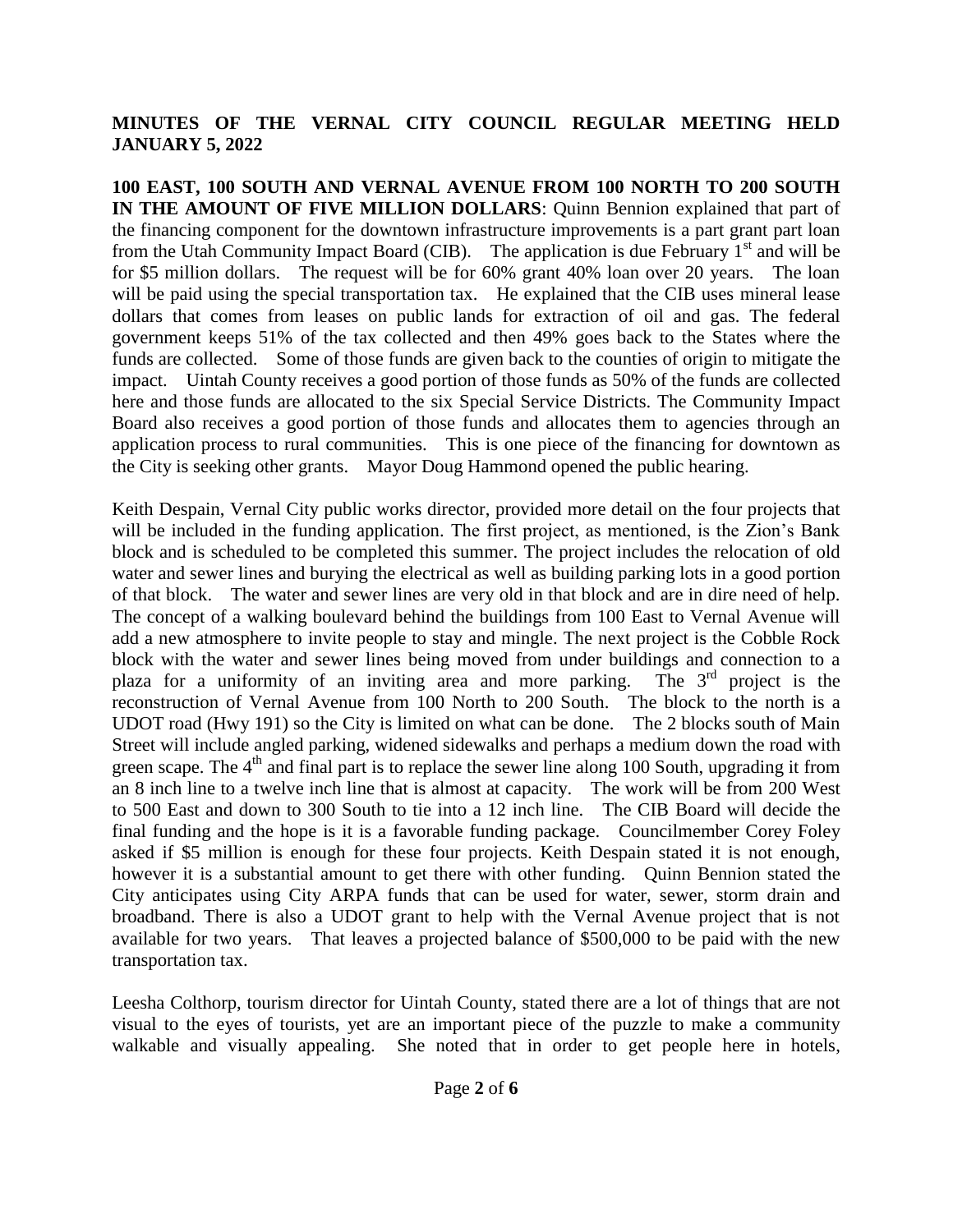restaurants or attending festivals the infrastructure needs to be in good shape. Tourism is a needed component of the community along with shopping to have great place to live and work.

Joel Brown, representative from Mike Lee's office, stated he is in favor and supportive of what is happening downtown.

Larry Moon, Chamber of Commerce Director, stated he is the public voice for businesses impacted by this project and the Chamber fully supports the revitalization of downtown and this funding application. He commented that the community is thankful for the oil and gas industry and amazing things that is able to be done with those funds. However, it is a cyclical business so it is nice to hear of a plan to stimulate the economy in other ways.

Kevin Remington, business owner in downtown, noted he is directly affected by this plan and wants to see life injected into downtown. More foot traffic will help business and this plan will make downtown feel homier. He stated this plan is exciting and the City is looking for the best possible means to make this happen without burdening the citizens. Mr. Remington offered his full support.

Bart Jensen, business owner in Vernal City and the downtown area expressed his support for this project. He stated that Quinn Bennion and staff have done a fantastic job assembling the financial pieces to make this happen. He noted that it breaks everyone's heart to see empty store fronts on Main Street.

Ray Hawkins, property owner and delivery driver, reminded the staff that he expressed his concerns for deliveries at the last meeting and was encouraged to reach out. The City did listen and he is pleased that a solution is being considered. Also, the old sewer line directly impacts his property and he will be upgrading his line so there will not be any issues with his home. He stated that he hopes the checks and balances continue and thanked the Council for listening to the people.

Mayor Doug Hammond noted that the input from the community is appreciated and they want everyone to be involved. Councilmember Ted Munford agreed, and asked the community members to reach out with any concerns or questions.

Rebecca Boren, downtown business owner, thanked the City for the hard work and transparency. She noted that the timing is perfect, and the expense is not being left to the businesses and residences.

Quinn Bennion stated he received two letters from people who could not attend and asked that he read their comments: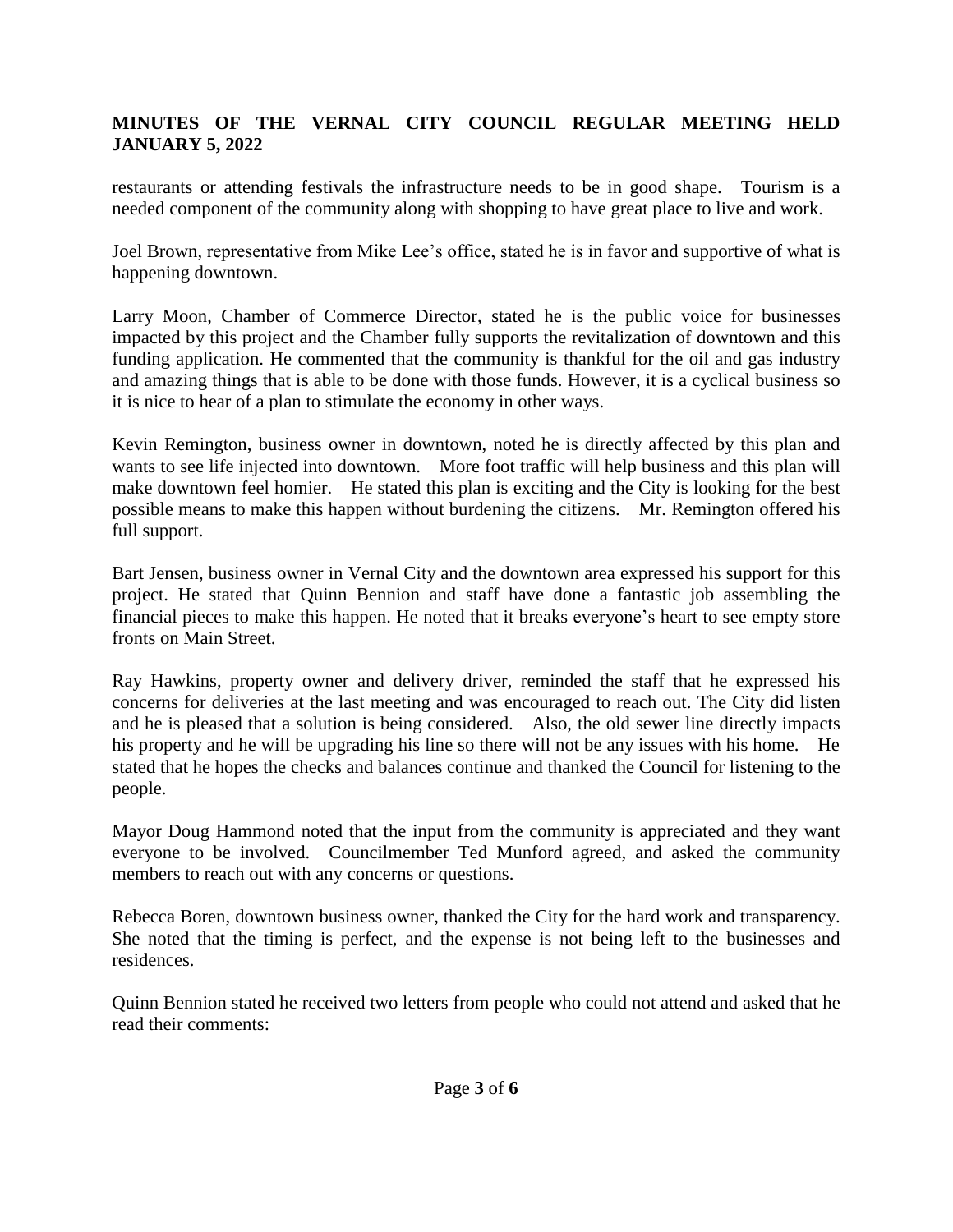- 1) Trisha Sorensen, small business owner downtown, sees this renovation with excitement that will help the area rich in history. There are many buildings that could be improved and would benefit her business and so many more. A stronger economy creates a closer community. She stated she supports the grant submission as it will help the community to grow.
- 2) Vance and Sonja Norton, property owners downtown see this plan as creating a more vibrant and welcoming downtown. They support anything that helps improve historic downtown with more commerce and economic diversity. A walkable City center with renewed areas and green space will provide better experiences. Renovations to the exteriors will motivate neighbors to also make improvements.

There being no further public comments, Mayor Doug Hammond closed the public hearing and thanked the citizens for stepping forward.

**RENEWAL/REPLACEMENT FOR PLANNING COMMISSION MEMBER TERMS THAT ARE EXPIRING 12/31/2021:** Allen Parker explained that several regular members of the Planning Commission terms expired and they have declined to continue. Those members are Eric Hunting and Samantha Scott. There are two alternate members who are willing to move into those positions and Mr. Parker recommended the Council appoint Brandon Parker and Stephen Lytle to those slots. Also, Troy Allred's term expired and he is willing to continue. That will fill all except one regular member position. There will, however, be three vacancies for alternates. He noted that now is a great time to be a part of the Planning Commission with so much going on downtown. *Councilmember Nick Porter moved to appoint the alternate members, Brandon Parker and Stephen Lytle, as regular members of the Planning Commission and renew Troy Allred's term. Councilmember Corey Foley seconded the motion. The motion passed with the following roll call vote:*

**PLANNING COMMISSION SCHEDULE FOR 2022:** Allen Parker explained the Planning Commission meets the  $2<sup>nd</sup>$  Tuesday of each month and they are proposing the same schedule for 2022. Councilmember Ted Munford asked if there was any feedback from the Planning Commission. Allen Parker stated they will discuss it at their next meeting. *Councilmember Ted Munford moved to approve the schedule for 2022. Councilmember Nick Porter seconded the motion. The motion passed with the following roll call vote:* 

#### **RECESS FOR COMMUNITY DEVELOPMENT & RENEWAL AGENCY MEETING:**

Mayor Doug Hammond recessed the meeting to hold the special CDRA public meeting.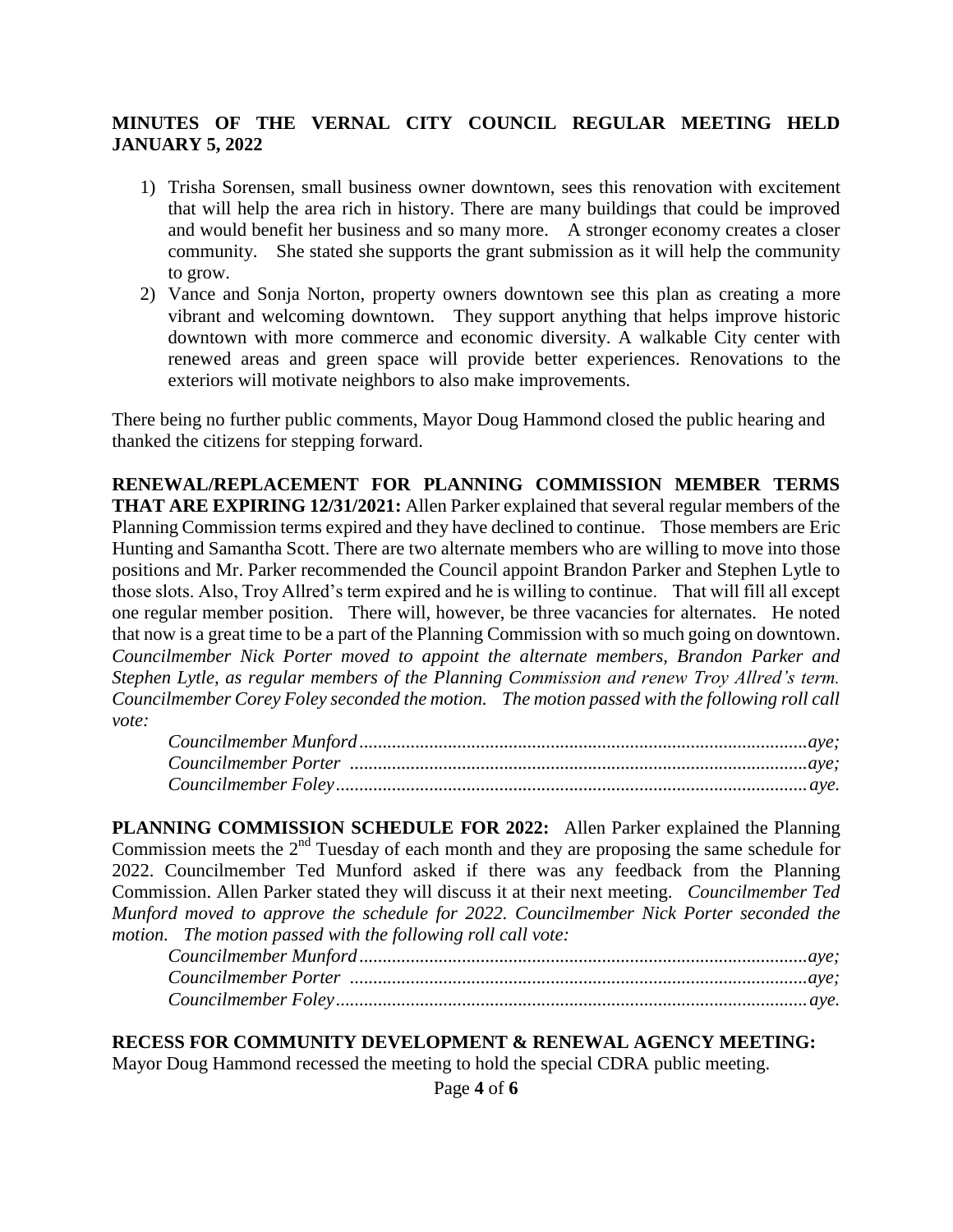**RECONVENE INTO CITY COUNCIL MEETING:** The Council reconvened into the Council meeting.

**REQUEST FOR APPROVAL OF CDRA PROJECT AREA PLAN FOR THE DOWNTOWN COMMUNITY REINVESTMENT PROJECT AREA – ORDINANCE NO. 2022-01**: Quinn Bennion reminded the Council that they looked at this Ordinance at the last meeting and it will adopt the CRA project area for downtown Vernal. *Councilmember Ted Munford moved to adopt Ordinance No. 2022-01. Councilmember Corey Foley seconded the motion. The motion passed with the following roll call vote:*

*Councilmember Munford ................................................................................................aye; Councilmember Porter ..................................................................................................aye; Councilmember Foley.....................................................................................................aye.*

### **ADMINISTRATIVE REPORTS**

Youth Council Day at the Legislature:

Quinn Bennion reported that the Day at the Legislature for the Youth Council is scheduled for January  $19<sup>th</sup>$ . Councilmember Nick Porter stated he is not able to attend this year. Mayor Doug Hammond stated he is planning on attending.

#### Council Vacancy:

Quinn Bennion stated that interviews are scheduled for Wednesday, January  $19<sup>th</sup>$  for those interested in filling the vacant Council seat with Travis Allan moving out of the City. The applications are due by January  $13<sup>th</sup>$  at 4 pm and the City Council interviews must be conducted in a public setting.

#### Council Board Assignments:

Mayor Doug Hammond asked the Council to review the Board assignments and let him know of any questions before final approval.

**CLOSED SESSION:** *Councilmember Nick Porter moved to go into closed session to hold a strategy session to discuss the purchase, exchange, or lease of real property, including any form of a water right or water shares and return to open session once the discussion is complete. Councilmember Ted Munford seconded the motion. The motion passed with the following roll call vote:* 

**ADJOURN:** There being no further business; *Councilmember Nick Porter moved to adjourn.*